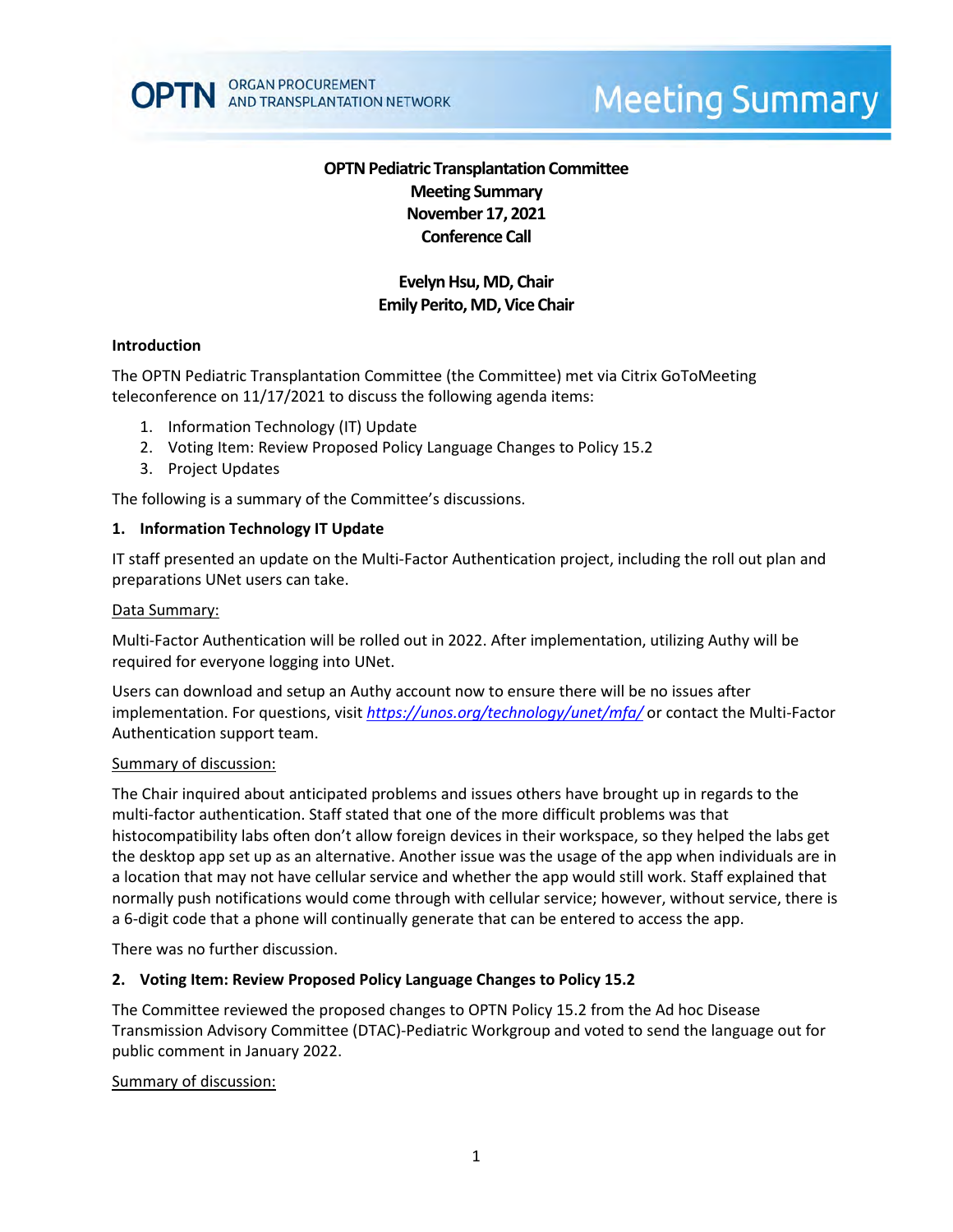The Chair thanked members of the Committee who participated in the discussions of the DTAC-Pediatric Workgroup and explained that they worked alongside the Centers for Disease Control (CDC) to discuss CDC regulations and what they felt would be appropriate. The Chair emphasized that there was agreement across agencies that had been a part of developing the initial policy.

A member stated that it's unclear how long prior to transplant the pre-transplant infectious disease testing must be done. The member noted that it would not seem reasonable if the testing had been done 2 years prior to transplant. A member stated that there isn't a time limit and explained that, as the DTAC-Pediatric Workgroup was looking at data, the incidence of HIV, HBV, and HCV cases in the 10 years old or less population were so rare that the consensus was it wasn't necessary to repeat that testing in a child. The Chair noted that decision was also supported by the CDC.

A member also noted that there could be certain clinical situations where a physician feels it's necessary to retest those candidates who are 10 years old or less and they can do that, but it won't be required.

A member mentioned that the burden isn't just around pre-transplant testing, but also the burden of blood needed in post-transplant testing. The member inquired if there had been discussions regarding requirements for post-transplant testing. The member explained that they understand the pretransplant testing concerns might be different in terms of potential for donor transmission; however, it can be a problem to draw blood due to the volume needed for post-transplant testing, particularly in the smallest patients and infants, when other clinical testing is needed.

The Chair inquired what the post-transplant infectious disease testing requirements were. A member stated that it is one test 4-8 weeks after transplant. The Chair stated that the DTAC-Pediatric Workgroup had wanted to concentrate on patients on the wait list who would be sicker and they didn't want to make those sick patients get repeat testing upon admission for transplant. The Chair noted that this bring up a good point on whether or not these candidates need infectious disease testing afterwards and it might be helpful to look at data once this change has been implemented.

A member suggested, instead of creating an exemption for post-transplant infectious disease testing, that the window could be broadened. For example, in an infant, it's not easy to draw blood and there may be other tests that require blood draw as well so broadening the window for post-transplant infectious disease testing would be helpful. The member mentioned that it could be broadened to 2-12 or 16 weeks and that would allow for more flexibility to get the necessary amount of blood while and avoid conflicts with other clinical lab draw needs or anemia, which is commonly present after a heart transplantation. The Chair suggested keeping this as a possible discussion point in case it is brought up during the public comment period.

A HRSA representative explained that the reason for the 4-8 week period in post-transplant infectious disease testing is to try to identify Hepatitis B virus (HBV), since it can be detected later on. The recipient, except for liver recipients, may also have another blood draw at 6 months and certainly at one year to ensure they are negative for HBV.

Staff also noted that the post-transplant testing was out of the scope of for this project, since it was only addressing pre-transplant infectious disease testing when it was approved by the Policy Oversight Committee (POC).

A member inquired if a candidate would need to be tested again if they turn 11 while waiting for a transplant. The Chair stated that that would be correct. The member explained that they think this change to pre-transplant infectious disease testing will be helpful because they have non-compliant pediatric candidates due to not being able to draw a sufficient amount of blood for these tests – with post-transplant testing there's at least a little bit of time to get the amount of blood needed.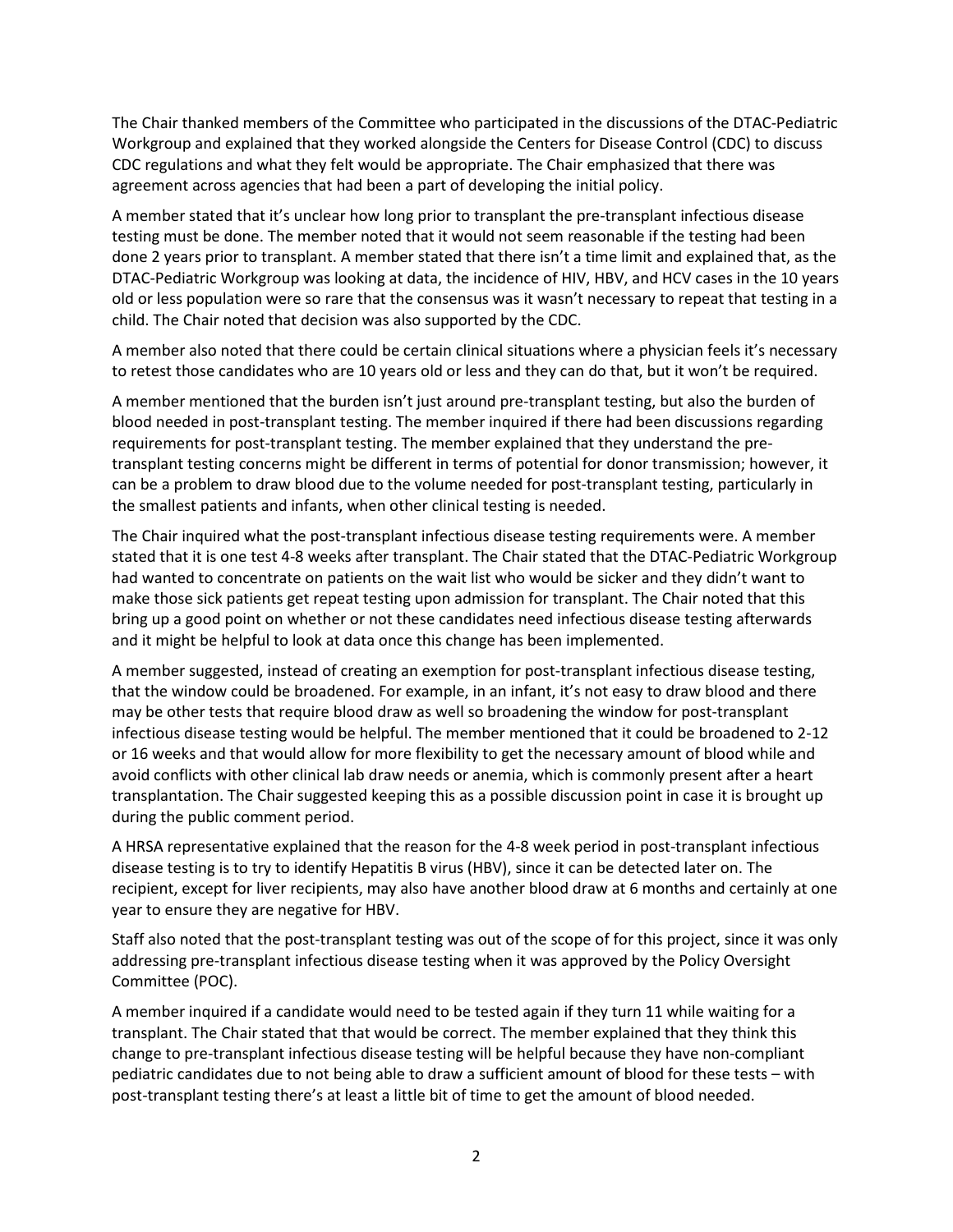A member inquired if there had been discussion on aligning the age threshold with the Model for End-Stage Liver Disease (MELD). The Chair explained that the DTAC-Pediatric Workgroup didn't want to align with MELD because, once patients are adolescents, the risk of disease transmission increases goes up and they wanted those adolescent candidates to have testing performed during hospital admission for transplant.

A member wanted clarification on the fact that the chance for HCV rises after age 11. The Chair stated that the risk rises after adolescence, but the DTAC-Pediatric Workgroup wanted a nice catchment for when adolescent behaviors might be starting and they agreed on 11 years old. The member inquired whether this decision was made without data. The Chair explained that the DTAC-Pediatric Workgroup's objective was to save the smallest pediatric candidates from having that significant of an amount of blood drawn and, at age 11, it became hard to make the argument that the amount of blood needed for these tests was prohibitive. The Chair also emphasized that the DTAC-Pediatric Workgroup wanted to apply a broad criteria to all the candidates that need blood drawn for these tests in order to still align with the 2020 U.S. Public Health Service Guidelines instead of just screening every candidate.

The Chair inquired about the timeline for this proposal. Staff explained that the proposal will need to be reviewed by the POC, which will the recommend the proposal to the Executive Committee to be slated for public comment. The proposal is anticipated to go out for January 2022 public comment and then will go to the Board of Directors in June 2022.

The Committee unanimously approved sending this proposal out for public comment in January 2022.

# **3. Project Updates**

The Committee reviewed updates on the following projects:

- Kidney & Pancreas (KP) Continuous Distribution (CD)
	- o The KP CD Workgroup is finishing up phase 2 of the project (converting attributes into points and currently discussing placement efficiency attributes
	- o The Workgroup is submitting a request for feedback during the January 2022 public comment cycle, which will include the analytical hierarchy process (AHP)/community exercise
- PELD/Status 1B
	- o Liver Committee voted to send out for public comment in January 2022 a proposal that includes:
		- MELD 3.0 for adults and adolescents
			- Adolescent candidates stick with MELD 3.0 and both male and female adolescent candidates be provided the 1.33 "female" points
		- Pediatric End-Stage Liver Disease (PELD) Creatinine (Cr) for pediatric candidates (under age 12)
		- Changes to Status 1A and 1B
		- Updates to Pediatric National Liver Review Board (NLRB) to account for PELD Cr
- Pediatric Heart ABO-incompatible (ABOi)
	- o Submitted a data request waiting for results before continuing discussion
		- Data request should be done by the end of this year
- Multi-Organ Transplantation (MOT) Committee
	- o MOT Committee reviewed draft policy during their 11/1 meeting
	- o Pediatric Committee's question about 12 to 18 year old pediatric lung candidates was shared with MOT Committee leadership
		- Address question before approval of the draft policy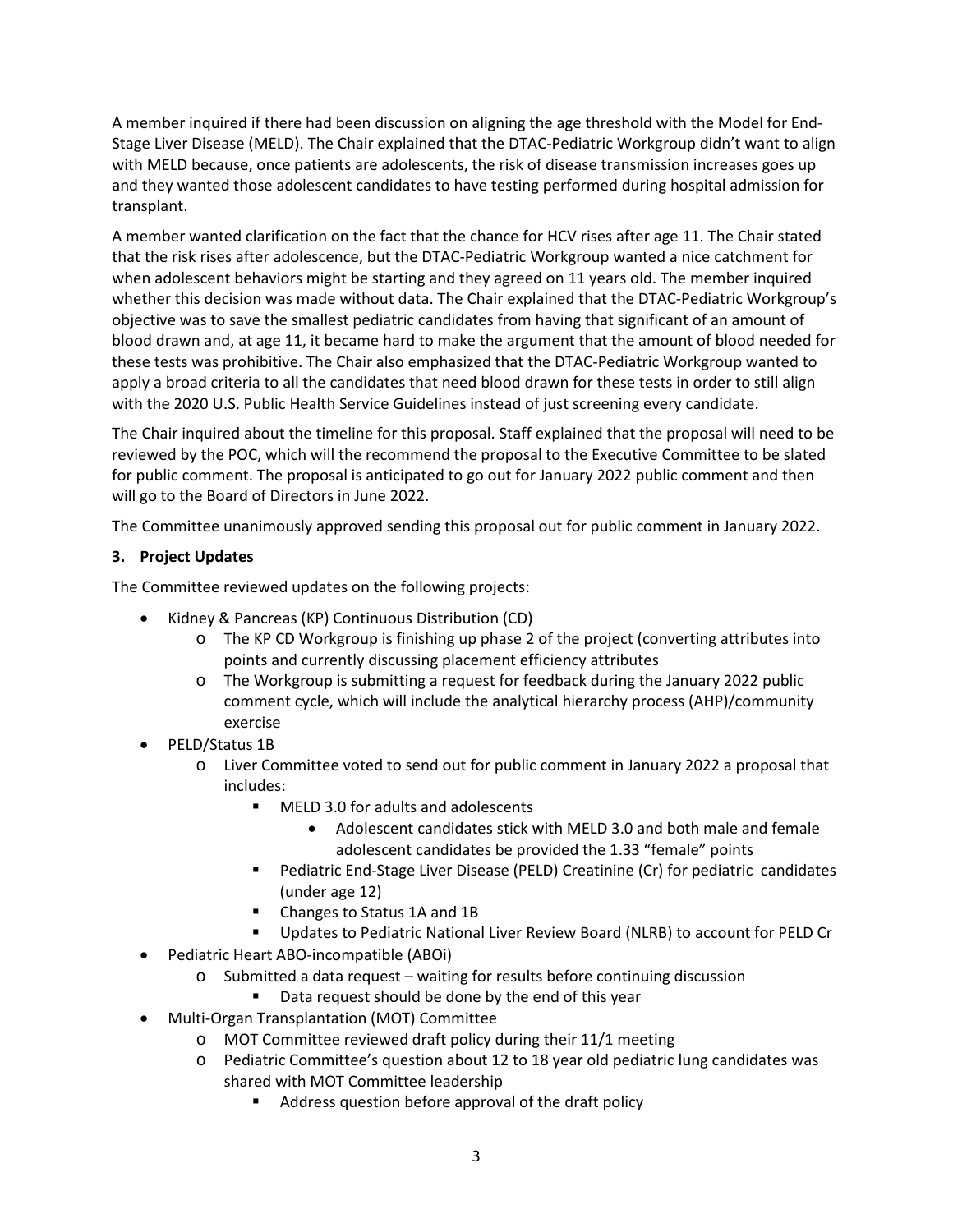#### Summary of discussion:

## *KP CD*

The Chair stated that it would be really helpful for members from the pediatric kidney community to generate a list of organizations that the KP CD Workgroup reach out to in order to ensure all of the stakeholders and being given the opportunity to provide feedback.

The Chair mentioned that lung continuous distribution ended up weighing pediatrics quite a bit and that they hope that the KP CD Workgroup does that as well. The Chair inquired about the themes that have come up in conversations when trying to advocate from a pediatric standpoint.

A member stated that a big theme has been to make sure that the appropriate weight is given to the pediatric points when calculating the composite score. The member explained that an appropriate weight will allow those patients to be advantaged for the organs that best suit them.

A member stated that another interesting point brought up in these discussions is how difficult this framework is to explain to professionals in the transplant community, meaning it will be even more difficult for patients and families to understand. The member emphasized that the transplant community needs to continuously work on way to make this understandable to the ley person.

The Chair inquired if the KP CD Workgroup has decided on the set number of points to distribute for pediatric priority. A member explained that the KP CD Workgroup is currently looking at each individual attribute and determining the rating scales (how points will be assigned). The pediatric rating scale was binary (yes/no), so candidates would either receive points for being less than 18 years old or not receive points at all if they were 18 or older. The member noted that some attributes' rating scales are a bit more complicated, such as placement efficiency, so the KP CD Workgroup is still working through some of those discussions.

The Chair noted that geography is expressly called out in Final Rule or NOTA as something that shouldn't be taken into consideration when determining allocation. The Chair mentioned that they find the amount of time and space the placement efficiency attribute takes up in conversations interesting, especially since kidneys can weather a lot of ischemia time. A member stated that they think efficiency may be less important in the KP CD framework, but it doesn't change the fact that the KP CD Workgroup has to come up with a rating scale that makes sense. The member explained that the next phase of the project is prioritizing the attributes against each other, which will be when the importance of placement efficiency compared to other attributes is determined.

A member inquired if KP CD changes the kidney sequences or if kidney sequences will be worked on separately. A member stated that, from their understanding, continuous distribution will replace the sequences since a lot of the characteristics they were trying to address will now be taken into account by the attributes. A member stated that replacing the sequencing could affect pediatric access and inquired if the KP CD Workgroup has discussed whether pediatric candidates would get more priority for certain organs or if the priority would be the same for every organ. A member stated that the KP CD Workgroup hasn't discussed that point yet and explained that some attributes are based on either donor or recipient characteristics which both need to be taken into account when matching the best donor organ to the best recipient. The member stated the they believe the KP CD Workgroup will discuss adjusting the rating scales depending on specific donor characteristics, but as of now most attributes are based on recipient characteristics.

A member inquired about how disadvantaged patients are identified, since that was a theme from feedback gathered on the first concept paper. A member explained that there a different characteristics that could disadvantage patients. For example, in the kidney world, pediatric status would be a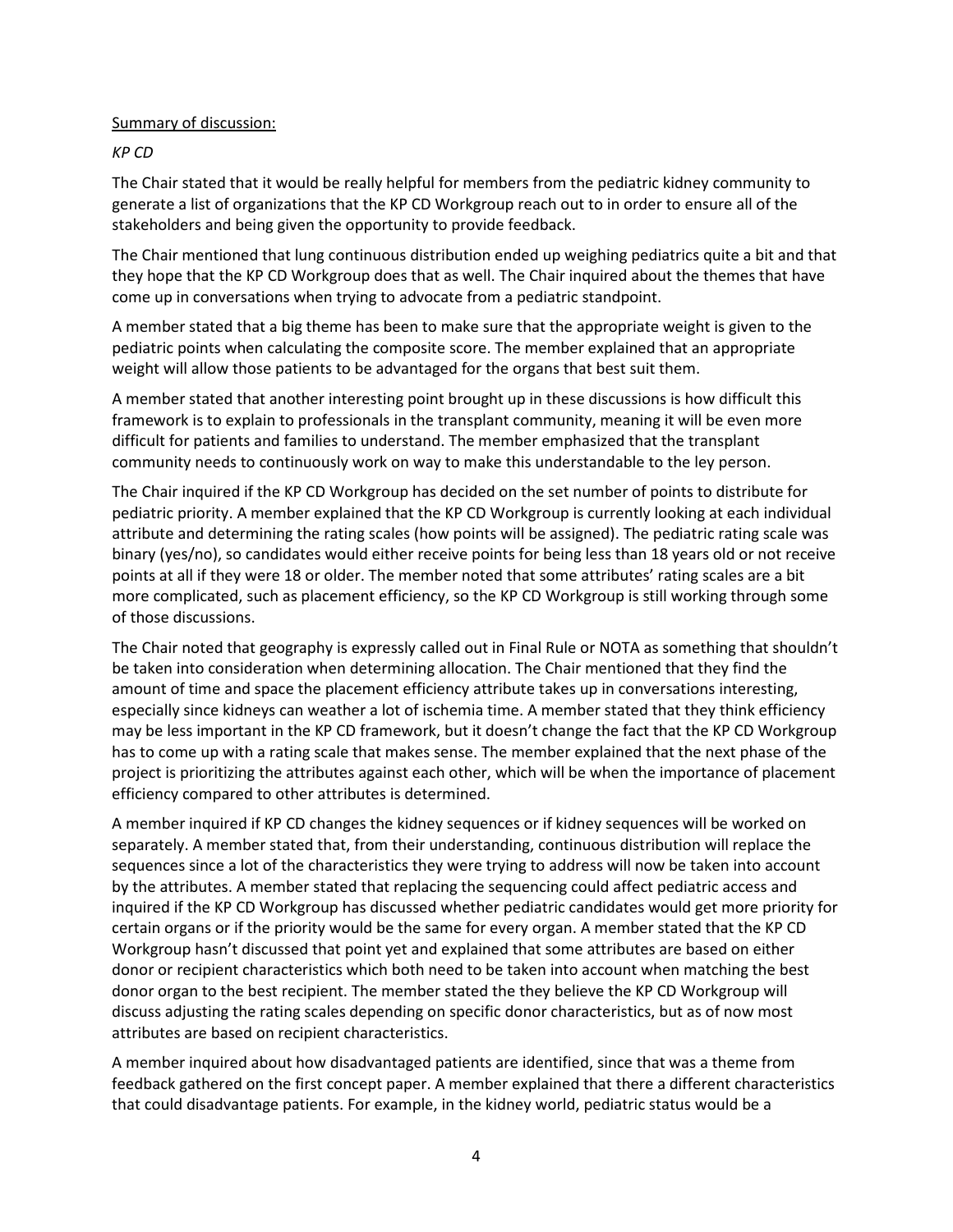characteristic that would identify disadvantage patients, but there's also (1) those with a high calculated panel reactive antibodies (cPRA) who are more likely to have positive cross matches with more donor organs, (2) those who have been waiting a particularly long period of time, and (3) disparities due to socioeconomic status and race, such as how the estimated glomerular filtration rate (eGFR) calculation disadvantages the African American population. The member further explained that the KP CD Workgroup is trying to incorporate these to the best of their abilities.

## *PELD/Status 1B*

A member inquired if this proposal was consistent with what the Committee had suggested. The Chair stated that, in regards to the adolescent candidates, the Committee had suggested treating all patients under the age of 18 the same and assigning them a PELD Cr, so this proposal is not consistent with what was initially suggested. However, with all of the recommended changes, the PELD/Status 1B Workgroup felt that this decision is fine for adolescents. The Chair emphasized that the hope was to maintain pediatric oversight over the MELD score and continue insisting that the Liver & Intestine Committee look at this age group, even though it's a small number of patients, because it's problematic to consider a 12 year old the same as an 18 year old or 85 year old.

A member stated that they thought the problem was that there isn't enough post-acuity circles data to draw conclusions on whether adolescents are more similar to either children or adults, so instead the PELD/Status 1B Workgroup should ground their decision in a general and ethical understanding of where adolescents fit developmentally. The Chair stated that that that was the argument they had been trying to make from the pediatric perspective.

A member inquired whether this proposal will disadvantage teenagers. The Chair noted that the effect of this proposal on teenagers will need to be monitored; however, from looking at the data and provided that males and females have the same points, the Chair stated that they think this age group will continue to benefit. The Chair again emphasized that the result of this change may be unpredictable due to the use of data from a unique time period, so the teenage population should be monitored and there should be continued advocacy in order to optimize outcomes for them.

The Chair inquired about the minimum score for the PELD Cr and whether that was included in the proposal. Staff explained that the proposal recommends PELD Cr have a minimum score of 6. The Chair explained that the MELD score had a minimum of 6, but the PELD score could be negative; so, the proposal aims to align the PELD Cr and MELD scores.

## *Pediatric Heart ABOi*

The Chair inquired about how the classification number works. A member explained that the classification number is the parsing of candidates within a heart status based on distance and blood group. The member explained that the classifications rankings are also different depending on whether the organ is from a pediatric or adult donor, since pediatric donors preferentially go to pediatric candidates.

## *MOT Committee*

There was no discussion.

## **Upcoming Meetings.**

• December 15, 2021 (Virtual)